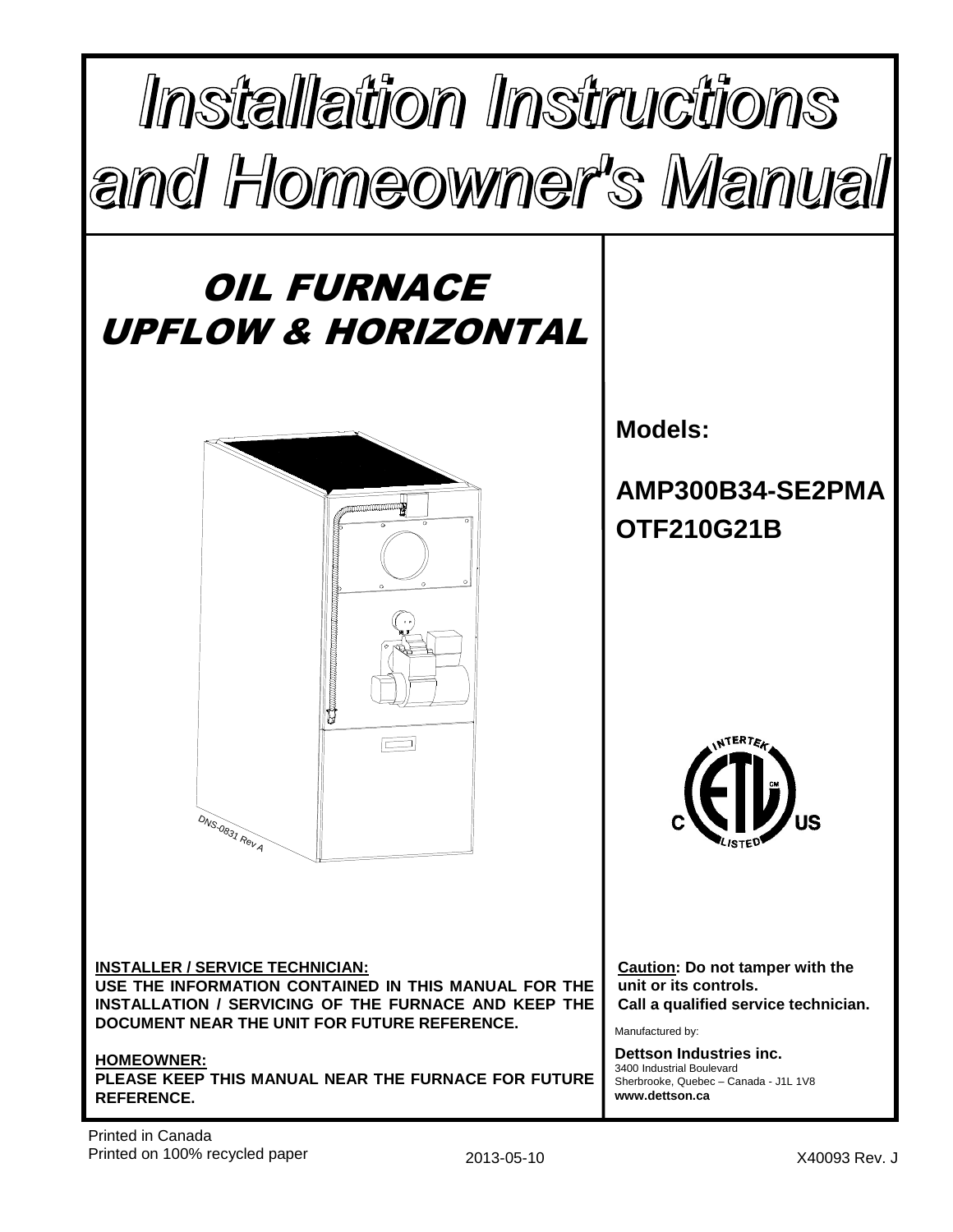# PART 1 **INSTALLATION**

# **SAFETY CONSIDERATIONS**

INSTALLATION OF OIL FIRED HEATING UNITS SHALL BE IN STRICT ACCORDANCE WITH THE REGULATIONS OF THE AUTHORITIES HAVING JURISDICTION. IN CANADA, CSA B139 AND IN THE UNITED STATES NFPA NO.31-1992 INSTALLATION CODE FOR OIL BURNING EQUIPMENT.

DO NOT OPERATE FURNACE IN A CORROSIVE ATMOSPHERE CONTAINING CHLORINE, FLUORINE OR ANY OTHER DAMAGING CHEMICALS.

DO NOT STORE OR USE GASOLINE, OR OTHER FLAMMABLE VAPOURS AND LIQUIDS IN THE VICINITY OF THIS OR ANY OTHER APPLIANCE.

# **1.1) SAFETY LABELING AND WARNING SIGNS**

## **DANGER, WARNING AND CAUTION**

The words DANGER, WARNING and CAUTION are used to identify the levels of seriousness of certain hazards. It is important that you understand their meaning. You will notice these words in the manual as follows:



# DANGER

Immediate hazards which **WILL** result in death or serious injury.



**Hazards or unsafe practices which CAN result in death or injury.** 

# **CAUTION**

Hazards or unsafe practices which **CAN** result in personal injury or product or property damage.

## **1.2) SAFE INSTALLATION REQUIREMENTS**

# WARNING

**Installation or repairs made by unqualified persons can result in hazards to you and others. Installation MUST conform to local codes or, in the absence of local codes, to codes of the country having jurisdiction.** 

**The information contained in this manual is intended for use by a qualified service technician familiar with safety procedures and equipped with the proper tools and test instruments.** 

**Failure to carefully read and follow all instructions in this manual can result in furnace malfunction, property damage, personal injury and/or death.**

# WARNING

**Fire hazard** 

**The furnace must be installed in a level position, never where it will slope toward the front.** 

**If the furnace is not installed level, oil will drain into the furnace vestibule and create a fire hazard, instead of being directed into the combustion chamber**.

**NOTE:** It is the personal responsibility and obligation of the customer to contact a qualified installer to ensure that the installation conforms to governing local and/or national codes and ordinances.

- a. This furnace is NOT approved for installation in mobile homes, trailers or recreational vehicles;
- b. Do **NOT** use this furnace as a construction heater or to heat a building under construction;
- c. There must be a sufficient supply of fresh air for combustion and ventilation to the area in which the furnace is located;
- d. Use only the type of fuel oil approved for this furnace (see **Rating Plate** on unit). Overfiring will result in heat exchanger failure and cause dangerous operating conditions;
- e. Visually check all oil line joints for signs of leakage;
- f. Connect furnace to the chimney;
- g. The points in Part 2 "Operation" are vital to the proper and safe operation of the heating system. Take the time to ensure that all steps were followed;
- h. Follow the regulations in the NFPA Pamphlet No.31 (in the USA) and B-139 (in Canada) or local codes for placing and installing the oil storage tank;
- i. Follow a regular service and maintenance schedule for efficient and safe operation;
- j. Before servicing, allow furnace to cool down. Always shut off electricity and fuel to furnace when servicing. This will prevent electrical shock or burns;
- k. Seal supply and return air ducts;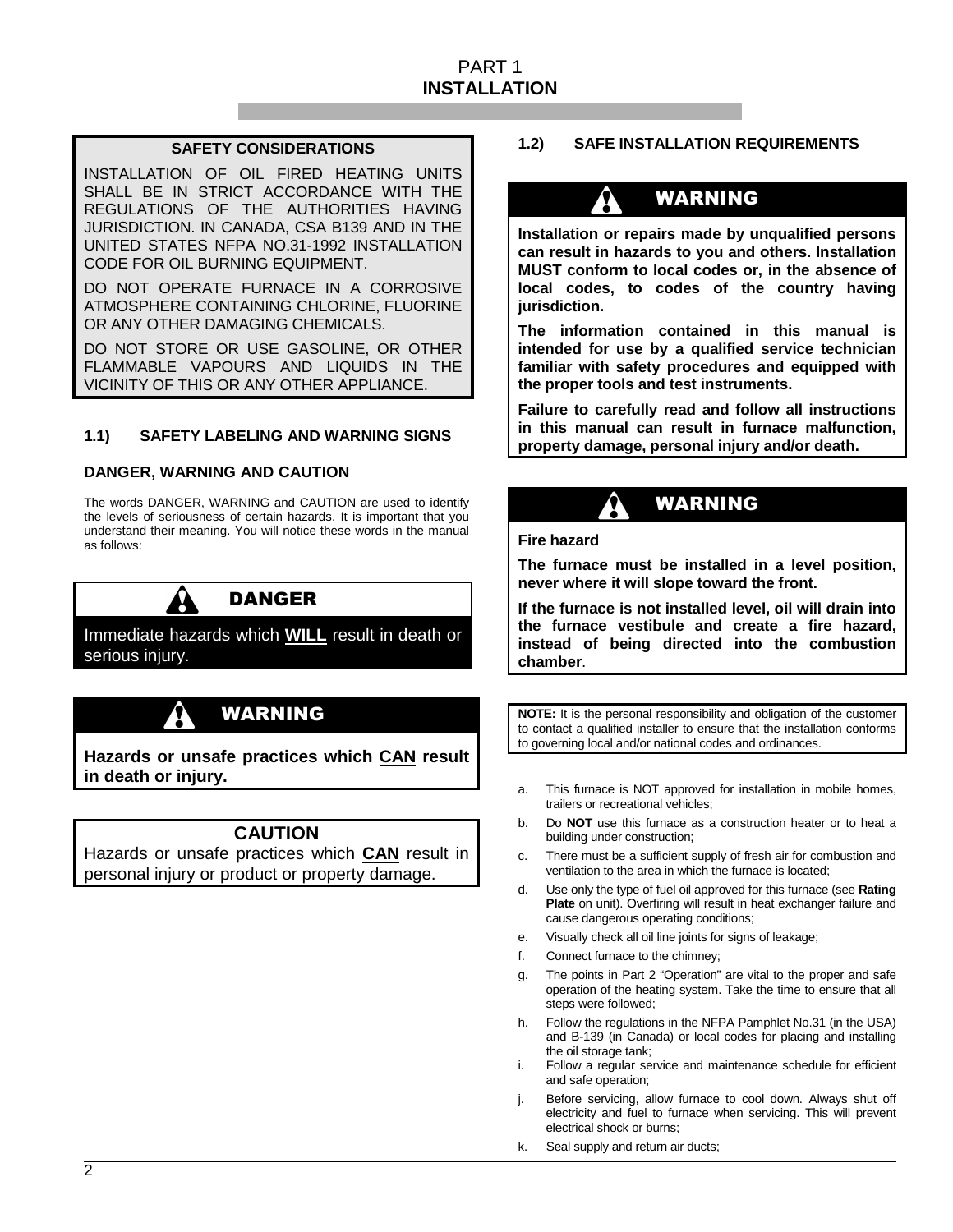- l. The vent system **MUST** be checked to determine that it is the correct type and size;
- m. Install correct filter type and size;
- n. Unit **MUST** be installed so electrical components are protected from direct contact with water.

# **1.2.1) Safety Rules**

Your unit is built to provide many years of safe and dependable service providing it is properly installed and maintained. However, abuse and/or improper use can shorten the life of the unit and create hazards for you, the owner.

- a. The U.S. Consumer Product Safety Commission recommends that users of oil-burning appliances install carbon monoxide detectors. There can be various sources of carbon monoxide in a building or dwelling. The sources could be gas-fired clothes dryers, gas cooking stoves, water heaters, furnaces, gas-fired fireplaces, wood fireplaces, and several other items. Carbon monoxide can cause serious bodily injury and/or death. Therefore, to help alert people of potentially dangerous carbon monoxide levels, you should have carbon monoxide detectors listed by a nationally recognized agency (e.g. Underwriters Laboratories or International Approval Services) installed and maintained in the building or dwelling (see Note).
- b. There can be numerous sources of fire or smoke in a building or dwelling. Fire or smoke can cause serious bodily injury, death, and/or property damage. Therefore, in order to alert people of potentially dangerous fire or smoke, you should have fire and smoke detectors listed by Underwriters Laboratories installed and maintained in the building or dwelling (see Note below).

**NOTE:** The manufacturer of your furnace does not test any detectors and makes no representations regarding any brand or type of detector.

# **CAUTION**

Insure that the area around the combustion air intake terminal is free of snow, ice and debris**.** 

# **1.2.2) Freezing temperatures and your building**

# WARNING

**Freezing temperature warning.** 

**Turn off water supply.** 

**If your heater remains shut off during cold weather, the water pipes could freeze and burst, resulting in serious water damage.**

Your unit is equipped with safety devices that may keep it from operating if sensors detect abnormal conditions such as clogged exhaust flues.

If the structure is unattended during cold weather you should take the following precautions:

- a. Turn off main water supply into the structure and drain the water lines if possible. Open faucets in appropriate areas;
- b. Have someone check the structure frequently during cold weather to make sure it is warm enough to prevent pipes from freezing. Contact a qualified service agency, if required.

## **1.2.3) Installation regulations**

All local and national code requirements governing the installation of oil burning equipment, wiring and flue connections MUST be followed. Some of the codes that may be applicable are:

| <b>CSA B139</b>  | Installation code for oil burning equipment                      |
|------------------|------------------------------------------------------------------|
| NFPA 31          | Installation of oil burning equipment                            |
| ANSI/NFPA 90B    | Warm air heating and air conditioning systems                    |
| ANSI/NFPA 70     | National electrical code                                         |
| <b>CSA C22.1</b> | Canadian electrical code                                         |
| ANSI/NFPA 211    | Chimneys, fireplaces, vents and solid fuel<br>burning appliances |

Only the latest issues of the above codes should be used.

## **1.3) POSITIONING THE FURNACE**

The unit must be installed in a location where the ambient and return air temperatures are over15 $\mathrm{^{\circ}C}$  (60 $\mathrm{^{\circ}F}$ ).

### **CAUTION**

Carefully check your furnace upon delivery for any evidence of damage that may have occurred during shipping and handling. Any claims for damages or lost parts must be made with the Transport Company.

As this unit may be installed in an upflow or horizontal configuration (right or left), it may be located in a basement, on the same level as the area to be heated, suspended, or in a crawlspace. In any case, the unit should always be installed level.

In a basement, or when installed on the floor (as in a crawlspace), it is recommended that the unit be installed on a concrete pad that is 1 to 2 inches thick.

When installed in a horizontal position, the furnace may be suspended by using an angle iron frame, as long as the total weight of both the furnace and the frame are considered in the support strength calculations. (Other methods of suspending are acceptable.) When installed in the horizontal position, this furnace must not be installed on combustible flooring, unless the approved sub-base is used (Model HFB-101).

This furnace is approved for reduced clearances to combustible construction.

#### **The required minimum clearances for this furnace in all positions are specified in Table 2.2, P. 13.**

The furnace should be located as closely as possible to the chimney or vent, in order to keep vent connections shorts and direct. It should also be as close as possible to the center of the air distribution system.

## **CAUTION**

Do **NOT** operate furnace in a corrosive atmosphere containing chlorine, fluorine or any other damaging chemicals. Refer to paragraph 1.5.2.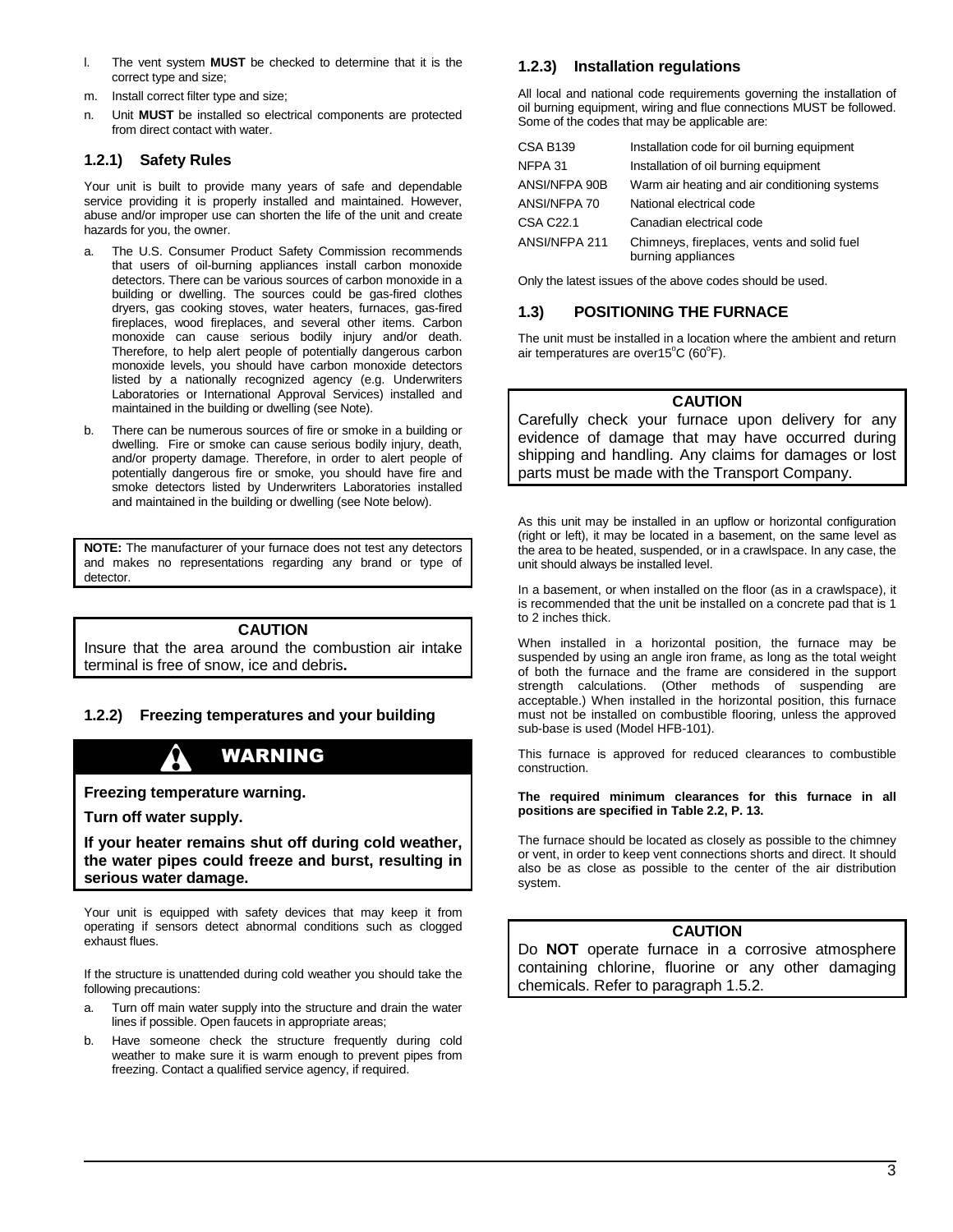# WARNING

## **Electrical shock hazard.**

**This furnace is not watertight and is not designed for outdoor installation. This furnace shall be installed in such a manner as to protect the electrical components from water.** 

**Outdoor installation would lead to a hazardous electrical condition and to premature furnace failure, property damage, bodily injury or death.** 

# **1.4) VENTING**

# WARNING

**Poisonous carbon monoxide gas, fire as well as explosion hazard.** 

**Read and follow all instructions in this section.** 

**Failure to properly vent this furnace can result in property damage, personal injury and/or death.** 

# **CAUTION**

When the furnace (chimney installation) is vented together with other combustion appliances such as a water heater, the allowable venting materials ("L"-Vent etc.) for use with those appliances must be investigated.

# WARNING

**Poisonous carbon monoxide gas hazard.** 

**Never install a hand operated damper in the vent pipe. However, any Underwriters Laboratories listed electrically operated automatic type vent damper may be installed if desired. Be sure to follow instructions provided with vent damper. Read and follow all instructions in this section.** 

**Failure to properly vent this furnace or other appliances can result in property damage, personal injury and/or death.**

Venting of the furnace should be to the outside and in accordance with local codes and other authorities having jurisdiction.

OIL FIRED APPLIANCES SHALL BE CONNECTED TO FLUES HAVING SUFFICIENT DRAFT AT ALL TIMES TO ENSURE SAFE AND PROPER OPERATION OF THE APPLIANCE.

For additional venting information refer to ANSI/NFPA 211 Chimneys, Fireplaces, Vents and Solid Fuel Burning Appliances and/or CSA B139 Installation Code.

This furnace is certified for use with Type "L" vent (maximum flue gas temperature 575°F (302° C)). The flue pipe clearance knockout in the front top or side panel should be removed. Install the flue elbow so that it exits the furnace cabinet through that opening.

Pre-installation vent system inspection:

Before this furnace is installed, it is highly recommended that any existing vent system be completely inspected.

For any chimney or vent, this should include the following:

- a. Inspection for any deterioration in the chimney or vent. If deterioration is discovered, the chimney must be repaired or the vent must be replaced;
- b. Inspection to ascertain that the vent system is clear and free of obstructions. Any blockages must be removed before installing this furnace;
- c. Cleaning the chimney or vent if previously used for venting a solid fuel burning appliance or fireplace;
- d. Confirming that all unused chimney or vent connections are properly sealed;
- e. Verification that the chimney is properly lined and sized per the applicable codes. (Refer to list of codes on page 4.)

### **Masonry Chimney**

This furnace can be vented into an existing masonry chimney. This furnace must not be vented into a chimney servicing a solid fuelburning appliance. Before venting this furnace into a chimney, the chimney must be checked for deterioration and repaired if necessary. The chimney must be properly lined and sized per local or national codes.

If the furnace is vented into a common chimney, the chimney must be of sufficient area to accommodate the total flue products of all appliances vented into the chimney.

The following requirements are provided to ensure a safe venting system :

- a. Ensure that the chimney flue is clear of any dirt or debris;
- b. Ensure that the chimney is not servicing an open fireplace;
- c. Never reduce the pipe size below the outlet size of the furnace;
- d. All pipes should be supported using the proper clamps and/or straps. These supports should be at least every 4 feet;
- e. All horizontal runs of pipe should have at least a ¼ inch per foot of upward slope;
- f. All runs of pipe should be as short as possible, with as few turns as possible;
- g. Seams should be tightly joined and checked for leaks;
- h. The flue pipe must not extend into the chimney but be flush with the inside wall;
- i. The chimney must extend 3 feet above the highest point where it passes through a roof of a building and at least 2 feet higher than any portion of a building within a horizontal distance of 10 feet. It shall also be extended at lest 5 feet above the highest connected equipment flue collar;
- j. Check local codes for any variances.

#### **Factory Built Chimneys**

This furnace may be used with an approved factory built chimney. Refer to chimney manufacturer's instructions for proper installation

## **1.4.1) Barometric draft control**

The barometric draft control shipped with the furnace MUST be used to ensure proper operation. Installation instructions are enclosed with the control.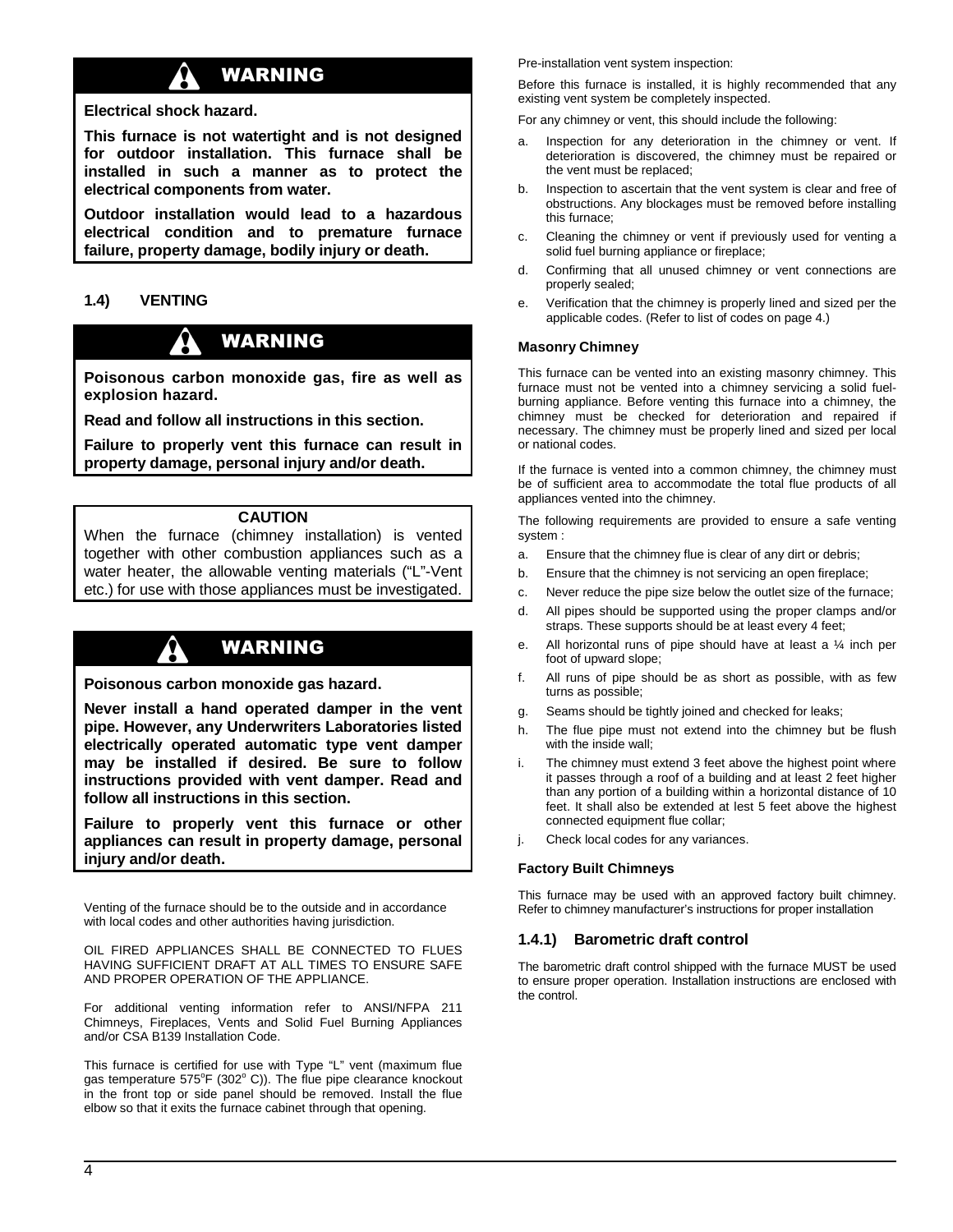W

# WARNING

**Poisonous carbon monoxide gas hazard.** 

**Comply with ANSI/NFPA (in the U.S.) or CSA (in Canada) standards for the installation of Oil Burning Equipment and applicable provisions of local building codes to provide combustion and ventilation air.** 

**Failure to provide adequate combustion and ventilation air can result in personal injury and/or death.** 

## **1.5.1) General**

Oil furnaces must have an adequate supply of combustion air. It is common practice to assume that older homes have sufficient infiltration to accommodate the combustion air requirements of the furnace. However, home improvements such as new windows, doors, and weather stripping have dramatically reduced the volume of air infiltration into the home.

Home air exhausters are common. Bathroom and kitchen fans, power vented clothes dryers, and water heaters all tend to create negative pressure in the home. Should this occur, the chimney becomes less and less effective and can easily downdraft.

Heat Recovery Ventilation (HRV) systems are gaining in popularity. HRVs are not designed to supply combustion air. If not properly balanced, a serious, negative pressure condition could develop in the dwelling.

## **1.5.2) Contaminated Combustion Air**

Installation in certain areas or types of structures will increase the exposure to chemicals or halogens which may harm the furnace. These instances will require that only outside air be used for combustion.

The following areas or types of structures may contain or be exposed to the substances listed below. The installation must be carefully evaluated, as it may be necessary to provide outside air for combustion.

- a. Commercial buildings;
- b. Buildings with indoor pools;
- c. Furnaces installed near chemical storage areas.

Exposure to these substances :

- a. Permanent wave chemicals for hair;
- b. Chlorinated waxes and cleaners;
- c. Chlorine based swimming pool chemicals;
- d. Water softening chemicals;
- e. De-icing salts or chemicals;
- f. Carbon tetrachloride;
- g. Halogen type refrigerants;
- h. Cleaning solvent (such as perchloroethylene);
- i. Printing inks, paint removers, varnishes, etc..;
- Hydrochloric acid;
- k. Solvent based cements and glues;
- l. Antistatic fabric softeners for clothes dryers;
- m. Acid based masonry cleaning materials.

## **1.6) OIL TANKS AND LINES**

Check your local codes for the installation of the tank and accessories.

A manual shut-off valve and an oil filter shall be installed in sequence from tank to burner. Be sure that the oil line is clean before connecting to the burner. The oil line should be protected to eliminate any possible damage. Installations having the fuel oil tank below the burner level must employ a two pipe fuel supply system with an appropriate fuel pump (for more than an 8 foot rise use a 2 stage pump and for more than a 16 foot rise use an auxiliary pump).

Follow the pump manufacturer's instructions to determine the size of tubing you need in relation to the rise, or the horizontal distance.

Inspect the entire distribution system for leaks at the beginning of each heating season.

# **1.7) BURNER INSTALLATION**

**IMPORTANT:** The burner must always be installed in the upright position with the ignition control on top.

## **CAUTION**

**NEVER** use the "interrupted ignition" function if a Honeywell R7184 series combustion relay is installed on the burner.

#### **Mounting the burner**

- a. The warm air furnace burner mounting plate has a four bolt configuration;
- b. Position the mounting gasket between the mounting flange and the appliance burner mounting plate. Line up the holes in the mounting flange with the studs on the appliance mounting plate and securely bolt in place.

#### **After the burner is mounted**

- a. Remove drawer assembly or air tube combination;
- b. Install nozzle (see specifications);
- c. Confirm electrode settings;
- d. Make the electrical connections;
- e. Complete oil line connections.

# **CAUTION**

Do not fire the burner until you have checked the following:

#### **Checking the polarity**

Oil burners used on the furnaces have solid state control systems which makes them sensitive to the proper connection of the hot and neutral power lines. The controls will be damaged if the two lines are reversed.

- 1. Set your voltmeter to line voltage;
- 2. Place one prong on your grounded electric entry box and one prong on the black wire;
- 3. Read the voltage;
- 4. If the voltage is zero, check the white wire. If line voltage shows, reverse the 115-volt leads entering the furnace junction box (see Figure 1, p. 7);
- 5. If you do not have a voltmeter, use a pilot light.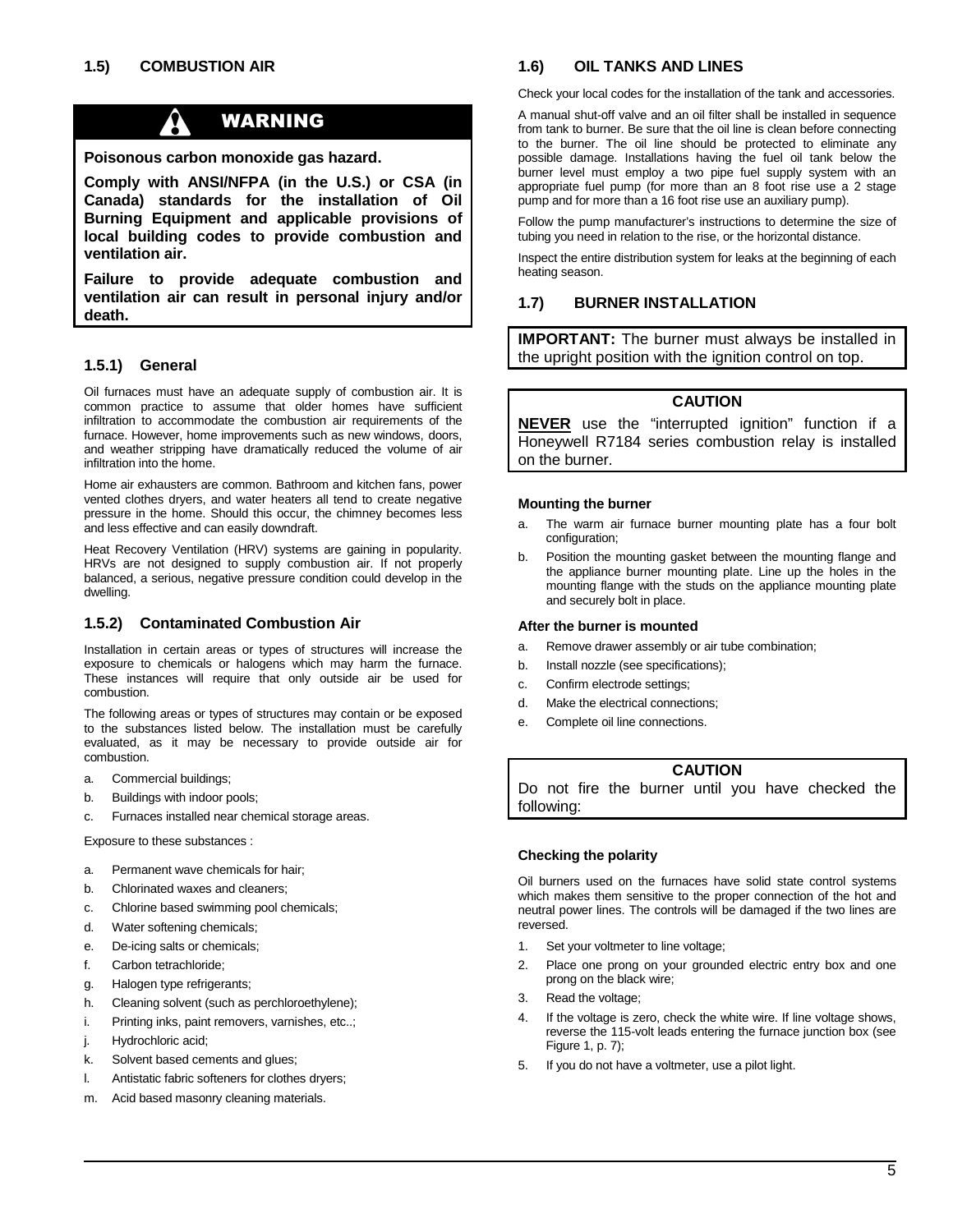**FIGURE 1** 



#### **Checking the nozzle**

The burner is equipped with an appropriate size nozzle. If another size nozzle or a replacement is required, use the manufacturer's nozzle data shown in Table 2, p. 12. Note that all nozzle sizes are based on a pump pressure of 100 psi.

Always select nozzle sizes by working back from the actual desired flow rate at operating pressure, and not by the nozzle marking.

#### **Checking air and turbulator settings**

Before starting the burner for the first time, adjust the air and turbulator settings to those listed in Table 2, p. 12. Once the burner becomes operational, final adjustments will be necessary.

#### **Checking the fuel supply system**

Fuel Specifications:

**NOTE**: Use No.1 or No.2 Heating Oil (ASTM D396) or in Canada, use No.1 or No.2 Furnace Oil.

Before starting the burner be sure that the fuel tank is filled with clean oil.

# WARNING

**Fire and explosion hazard.** 

**Use only approved heating type oil in this furnace. DO NOT USE waste oil, used motor oil, gasoline or kerosene.** 

**Use of these will result in death, personal injury and/or property damage.**

**NOTE**: You may notice a slight odour the first time your furnace is operated. This will soon disappear. It is only the oil used on certain parts during manufacturing.

## **1.8) BLOCKED VENT SHUT-OFF (BVSO) For chimney venting**

# WARNING

**It is imperative that this device be installed by a qualified agency.** 

This device is designed to detect the insufficient evacuation of combustion gases in the event of a vent blockage. In such a case the thermal switch will shut down the oil burner. The device will then need to be re-armed MANUALLY.

Refer to the wiring diagrams and the detailed instructions supplied with the BVSO for the installation and wiring procedures. The length of wires supplied with the unit is such that the safety device must be installed between the flue outlet of the appliance and the draft regulator, as indicated in the instructions.

It is further imperative that the BVSO be maintained annually. For more details refer to the instructions supplied with the device itself, as well as Section 3.1.8 of this manual.

### **CAUTION**

A positive pressure venting system (Sealed Combustion System or Direct Vent) MUST NOT use the BVSO. Follow the instructions supplied with the venting system.

## **1.9) INSTALLING ACCESSORIES**

# WARNING

**Electrical shock hazard.** 

**Turn OFF electric power at the fuse box or service panel before making any electrical connections and ensure a proper ground connection is made before connecting line voltage.** 

**Failure to do so could result in property damage, bodily injury or death.** 

## **1.9.1) Air conditioning**

An air conditioning coil may be installed on the supply air side only. Also, according to the coil manufacturer's instructions, a minimum clearance of 6 inches must be allowed between the bottom of the coil drain pan, and the top of the heat exchanger. Wire the thermostat and condensing unit contactor as indicated in the wiring diagram (Figure 4, p. 14).

## **1.9.2) Ductwork and Filter**

#### **Installation**

Design and install the air distribution system to comply with Air Conditioning Contractors of America manuals or other approved methods that conform to local codes and good trade practices.

Knockouts are provided on both sides of the furnace to cut the required size opening for the installation of the return ductwork. This can be done on either the right or the left side of the furnace. See Figure 3, p. 13 for location and dimensions.

## **NOTE:** THE BACK SHOULD NOT BE CUT OUT FOR RETURN AIR

Provision is also made on this furnace for a bottom return air duct. Knockouts are provided on the floor of the furnace to facilitate the installation of the air filter rack assembly and return ductwork. (We recommend the use of this opening for horizontal installations).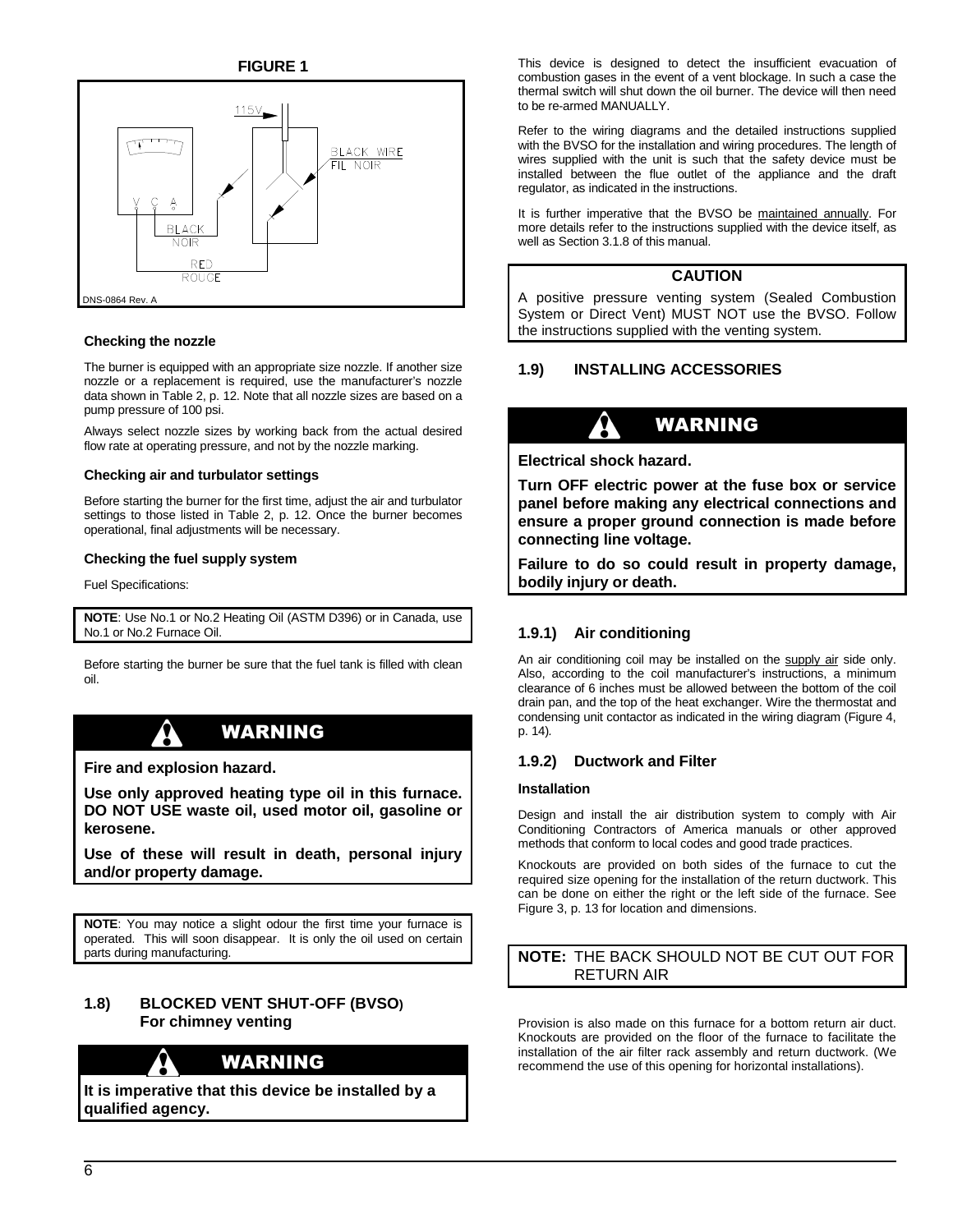### CAUTION

When ducting supplies air to a space other than where the furnace is located, the return air ducts must be sealed and also directed to the space other than where the furnace is located. Incorrect ductwork termination and sealing will create a hazardous condition which can lead to bodily harm.

Install air conditioning cooling coil (evaporator) downstream from the supply air plenum of the furnace. If a separate evaporator and blower unit is used, install good sealing dampers for air flow control. Cold air from the evaporator coil going through the furnace could cause condensation and shorten furnace life.

## **CAUTION**

Dampers (purchased locally) MUST be automatic.

# WARNING

**Poisonous carbon monoxide gas hazard.** 

**Do NOT draw return air from inside a closet or utility room. Return air duct MUST be sealed to furnace casing.** 

**Failure to properly seal duct can result in death, personal injury and/or property damage.** 

# WARNING

**Poisonous carbon monoxide gas hazard.** 

**Install evaporator coil on the supply side of the furnace ducting.** 

**Evaporator coil installed in return side ducting can cause condensation to form inside heat exchanger resulting in heat exchanger failure. This could result in death, personal injury and/or property damage.** 

# PART 2 **OPERATION**

#### **2.1) SEQUENCE OF OPERATION**

#### **2.1.1) Sequence of operation - Beckett AFG and Riello 40-F**

- 1. Normally open contact (T-T) on primary relay closed when thermostat calls for heat;
- 2. AFG burner: The motor starts and spark is established. The pump pressure builds and the oil supply mechanism opens, admitting fuel to the nozzle;

40F burner: Burner motor starts. The burner motor fan prepurges the combustion chamber and vent for 10 seconds, establishing the combustion air pattern. During this time the solenoid valve holding coil pressure is approximately 100 psig. The solenoid valve opens, allowing oil to flow through the nozzle. At the same time, the burner motor ignition coil produces a spark;

- 3. Spark ignites oil droplets;
- 4. Cad cell senses flame and burner continues to fire. Ignition transformer ceases sparking (R40-F);
- 5. After Fan-Limit control heats up to the factory set point, the circulating air blower and electronic air cleaner starts;
- 6. The circulating air blower and burner motor remain on until the thermostat is satisfied (AFG). The ignition transformer continues to spark (AFG). The solenoid valve remains open (R40-F);

Thermostat is satisfied :

- 7. Primary relay contacts open, solenoid valve closes (R40-F), burner fan motor shuts down. The ignition transformer ceases sparking (AFG);
- 8. The Fan-Limit control bi-metal cools down to the factory set point of  $90^{\circ}$ F (32 $^{\circ}$ C), the circulating air blower stops.

## **2.2) CHECKS AND ADJUSTMENTS**

#### **2.2.1) General**

During initial start-up and subsequent yearly maintenance calls, the furnace must be thoroughly tested.

### **IMPORTANT**

The burner must be put in operation for at least 10 minutes before any test readings are taken. For new installations, set up the burner to the settings per Table 2, p. 12 before firing. These are rough adjustments, but they will ensure that the burner will start and run smokefree in advance of fine tuning.

Open the oil bleed port screw and start the burner. Allow the oil to flush into a container for at least 10 seconds. Slowly close and tighten the bleed screw. The oil should flow absolutely free of white streaks or bubbles to indicate that no air is being drawn into the suction side of the oil piping and pump. Fire the burner. Adjust the oil pressure as indicated in Table 2, p. 12.

#### **2.2.2) Restart after burner failure**

- 1. Set thermostat lower than the room temperature;
- 2. Press the reset button on the burner primary control (relay);
- 3. Set thermostat higher than the room temperature;
- 4. If the burner motor does not start or ignition fails, turn off the disconnect switch and CALL A QUALIFIED SERVICE **TECHNICIAN**

#### **CAUTION**

Do not attempt to start the burner when excess oil has accumulated, when the furnace is full of vapour, or when the combustion chamber is very hot.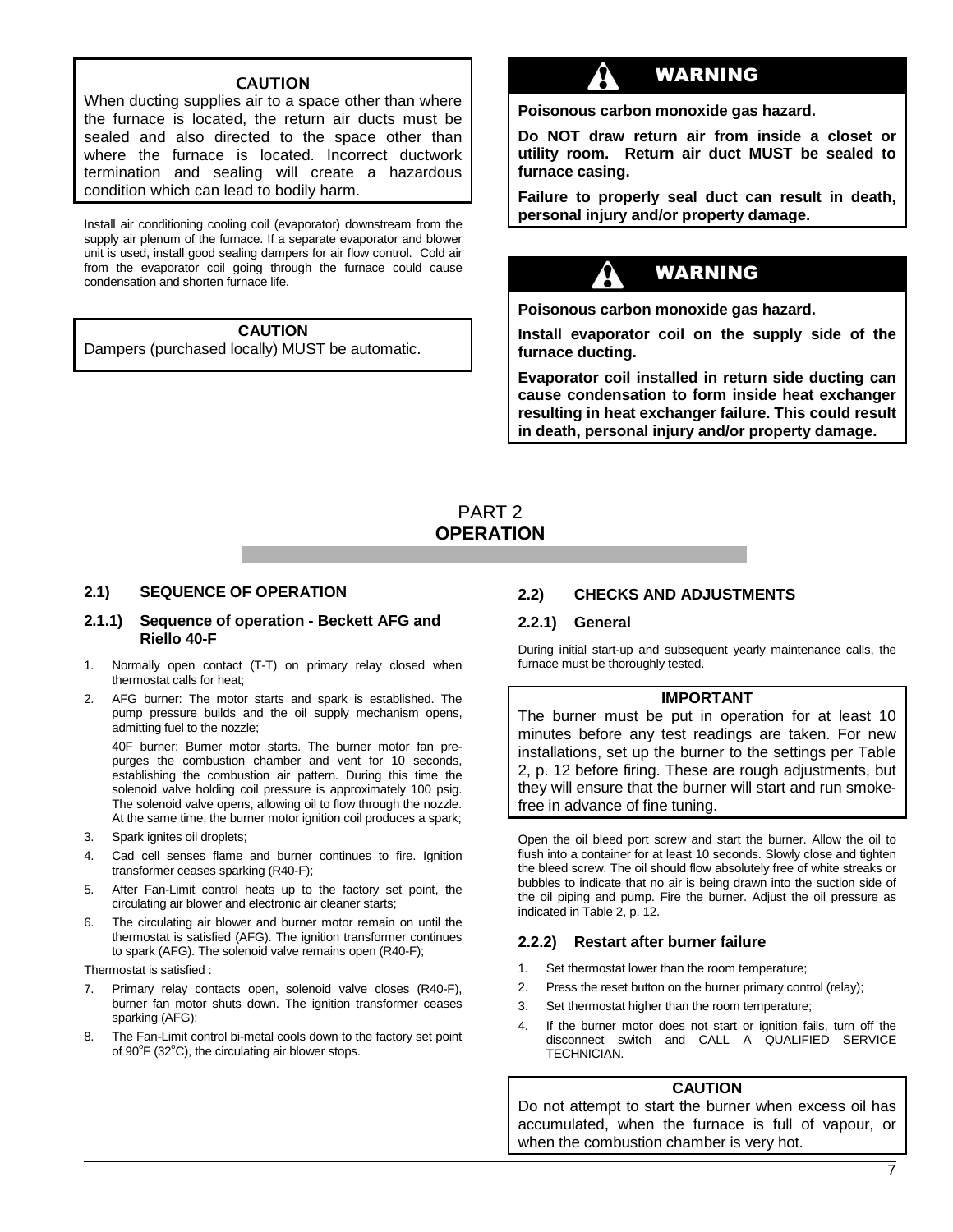# **2.2.3) Smoke / CO2 test**

- 1. Pierce a test hole in the smoke pipe near the furnace breech. Insert the smoke test instrument probe into the hole;
- 2. Starting with a zero smoke reading, gradually reduce the burner air setting until just a trace of smoke results (#1 on Bacharach Scale);
- 3. Take a  $CO<sub>2</sub>$  sample at the same test location where the smoke sample was taken. Note the  $CO<sub>2</sub>$  reading associated with the #1 smoke condition;
- 4. Adjust the burner air setting to obtain a  $CO<sub>2</sub>$  reading 1% lower than the reading associated with the #1 smoke;
- 5. This method of adjusting the  $CO<sub>2</sub>$  will allow adequate excess air to ensure that the burner will burn clean for the entire heating season.

#### **2.2.4) Supply air adjustments (4 speed motors)**

On units equipped with 4-speed blower motors, the supply air must be adjusted based on heating/air conditioning output and the static pressure of the duct system. For the desired air flow refer to the following table as well as the air flow tables based on static pressure in the Technical Specifications section of this manual, p. 12.

### **TABLE 1**

#### **BLOWER SPEED ADJUSTMENTS (4 SPEED MOTORS)**

| <b>HEATING</b><br><b>CAPACITY</b> | <b>STATIC</b><br><b>PRESSURE</b> | <b>RECOMMENDED</b><br><b>BLOWER SPEED</b> |
|-----------------------------------|----------------------------------|-------------------------------------------|
| 1.20 USGPH                        | $0.25"$ W.C.                     | MED-HIGH                                  |
|                                   | $0.50"$ W.C.                     | <b>HIGH</b>                               |
| 1.35 USGPH                        | $0.25"$ W.C.                     | <b>HIGH</b>                               |
|                                   | $0.50"$ W.C.                     | <b>HIGH</b>                               |
| 1.50 USGPH                        | $0.25"$ W.C.                     | <b>HIGH</b>                               |
|                                   | $0.50"$ W.C.                     | HIGH                                      |

To effect the adjustment, the RED and BLUE wires can be changed on the motor. Also, refer to the position of the wires on the electronic board of the unit and consult the wiring diagrams. If the heating and the air conditioning speeds are the same, the RED wire must be moved to "UNUSED LEADS" on the electronic board and the jumper provided with the BLUE wire must be used between the "HEAT" and "COOL" terminals.

The blower start/stop delays can be adjusted by positioning the DIP switches on the electronic board as shown on the following figures.



## **2.2.5) Vent temperature test**

- 1. Place a thermometer into the test hole located in the breech pipe;
- 2. The vent temperature should be between 400 and 575°F (204 and 302° C). If not, check for improper air temperature rise, pump pressure, nozzle size, or for a badly sooted heat exchanger.

## **2.2.6) Limit control check**

After the furnace has been in operation for at least 15 minutes, restrict the return air supply by blocking the filters or closing the return registers and allow the furnace to shut down on High Limit. The burner will shut OFF and the main blower should continue to run.

Remove the restriction and the burner should come back on after a few minutes.

#### **Year round air conditioning:**

The furnace is designed for use in conjunction with cooling equipment to provide year round air conditioning. The blower has been sized for both heating and cooling, however, the fan motor speed may need to be changed to obtain the necessary cooling air flow.

#### **Heating:**

The blower speed is factory set to deliver the required airflow at normal duct static pressure.

### **Cooling:**

The blower speed may be adjusted in the field to deliver the required airflow, for cooling application, as outlined in Table 2.1, p. 12.

### **Constant Blower Switch:**

This furnace is equipped with a constant low speed blower option. Whenever the room thermostat is not calling for heating or cooling, the blower will run on low speed in order to provide air circulation. If this constant blower option is not desired, the rocker switch on the side of the control box can be used to turn off this feature.

# **2.2.7) BVSO performance test**

The purpose of the following test is to check that the electrical outlet on the furnace, designated to the BVSO, is functional.

- 1. Start up the burner;
- 2. Remove the three-pole plug from the BVSO outlet on the furnace;
- 3. The burner must shut-off immediately, while the blower continues to run to the end of the cool-down cycle.

If the test is not in line with the above, call a QUALIFIED SERVICE TECHNICIAN.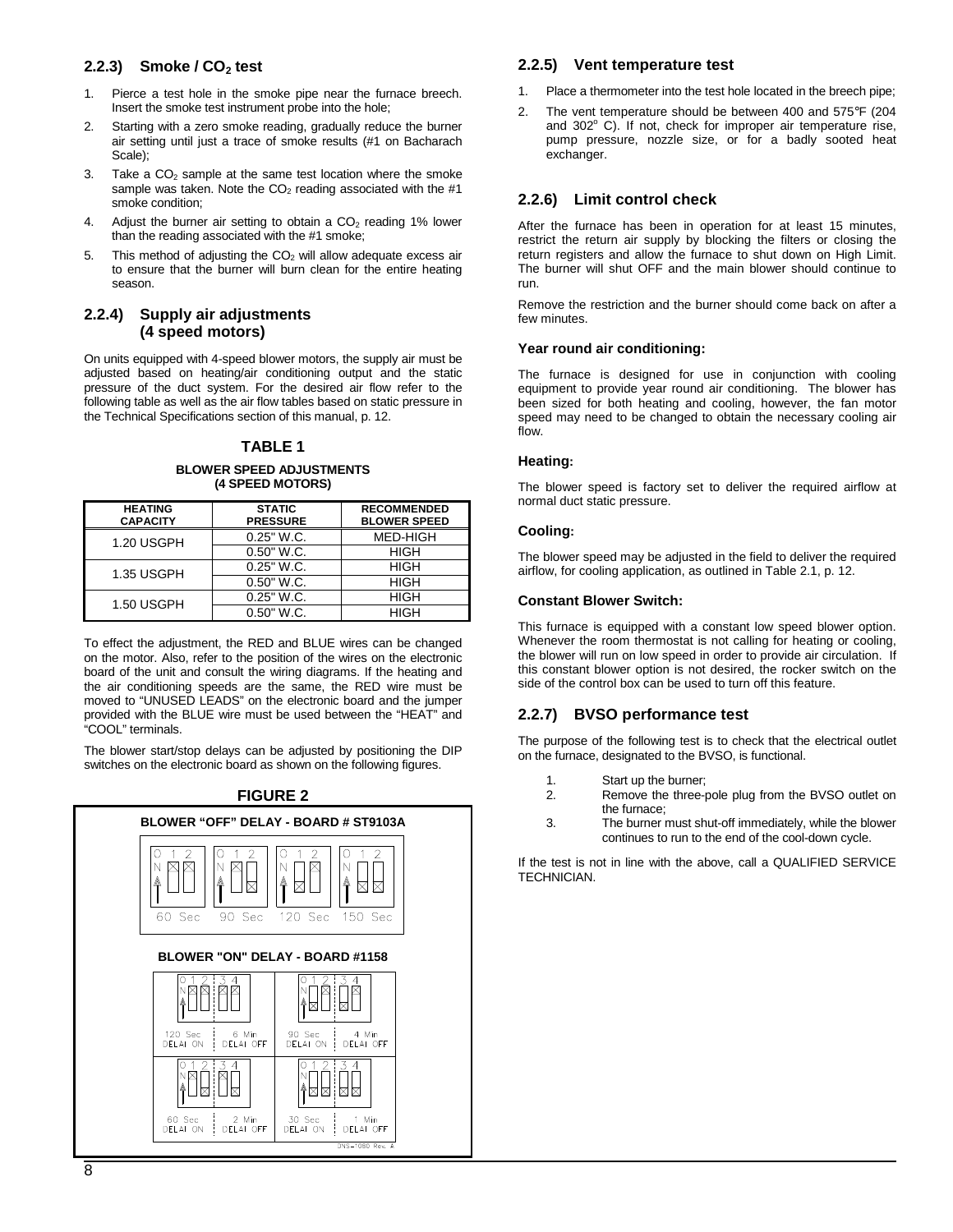### **3.1) GENERAL**

#### **Preventive Maintenance**

**Preventive maintenance is the best way to avoid unnecessary expense and inconvenience. Have your heating system and burner inspected at regular intervals by a qualified service technician.** 

After each annual inspection of the unit, a complete combustion test must be performed to maintain optimum performance and reliability.

# WARNING

**Electrical shock hazard.** 

**Turn OFF power to furnace before any disassembly or servicing.** 

**Failure to do so can result in property damage, bodily injury and/or death.** 

**Do not tamper with the unit or its controls. Call a qualified service technician.** 

#### **Before calling for service, check the following:**

- a. Check the oil tank gauge and check if valve is open;
- b. Check the fuse or circuit breaker;
- c. Check if the shut-off switch is "ON";
- d. Reset the thermostat above room temperature;
- e. If ignition does not occur turn off the disconnect switch and call a qualified service technician.

**When ordering replacement parts, specify the complete furnace model number and serial number.** 

## **3.1.1) Heat exchanger cleaning**

Ordinarily, it is not necessary to clean the heat exchanger or flue pipe every year, but it is advisable to have a qualified oil burner serviceman check the unit before each heating season to determine whether cleaning or replacement of parts is necessary.

If cleaning is necessary, the following steps should be performed:

- 1. Turn "OFF" all utilities upstream of the furnace;
- 2. Disconnect the flue pipe;
- 3. Remove the flue collar panel located at the front part of the furnace;
- 4. Remove the radiator baffles;
- 5. Disconnect the oil line and remove the oil burner from the furnace;
- 6. Clean the secondary tubes, and the primary cylinder with a stiff brush and vacuum cleaner;
- 7. After cleaning, replace the radiator baffles, flue collar plate and oil burner;
- 8. Readjust burner for proper operation.

Soot will have collected in the first sections of the heat exchangers only if the burner was started after the combustion chamber was flooded with fuel oil, or if the burner has been operating in a severely contaminated condition.

#### **3.1.2) BLOWER REMOVAL**

To remove the blower from the furnace:

- 1. Turn "OFF" all utilities upstream of the furnace;
- 2. Remove the burner access door and blower door;
- 3. Remove the blower retaining screw (on the blower rail);
- 4. Remove cover from control box and disconnect the thermostat and power wires from the board;
- 5. Slide the blower on the rails toward the front of the unit;
- 6. Reverse the above steps to reinstall the blower. (Refer to the wiring diagrams, Figure 4, p. 14 of this manual or the diagram located on the inside of the blower door to properly rewire the unit.)

#### **CAUTION**

Be sure the blower is adequately supported when sliding it off the mounting rails, especially in the horizontal configuration, in order to prevent dropping the blower and injuring yourself or damaging the blower.

#### **3.1.3) Burner drawer assembly**

Remove the drawer assembly. Clean all foreign matter from the retention head and electrodes. If a Beckett AFG burner is installed, the burner will have to be removed to check the retention head.

#### **3.1.4) Nozzle**

Replace the nozzle with the one specified in Table 2, p. 12.

#### **3.1.5) Oil filters**

#### **Tank filter**

The tank filter should be replaced as required.

#### **Secondary filter**

The 10 micron (or finer) filter cartridges should be replaced annually.

#### **3.1.6) Air filters**

Air filters are the disposable type. Disposable filters should be replaced at least once a year. Dusty conditions, presence of animal hair etc. may demand more frequent filter changes. Dirty filters will impact furnace efficiency and increase oil consumption.

#### **3.1.7) Motor lubrication**

Do not lubricate the oil burner motor or the direct drive blower motor as they are permanently lubricated.

#### **3.1.8) Blocked Vent Shut Off (BVSO) Cleaning**

## **CAUTION**

Do not dent or scratch the surface of the thermal switch. If the thermal switch is damaged, replacement is required.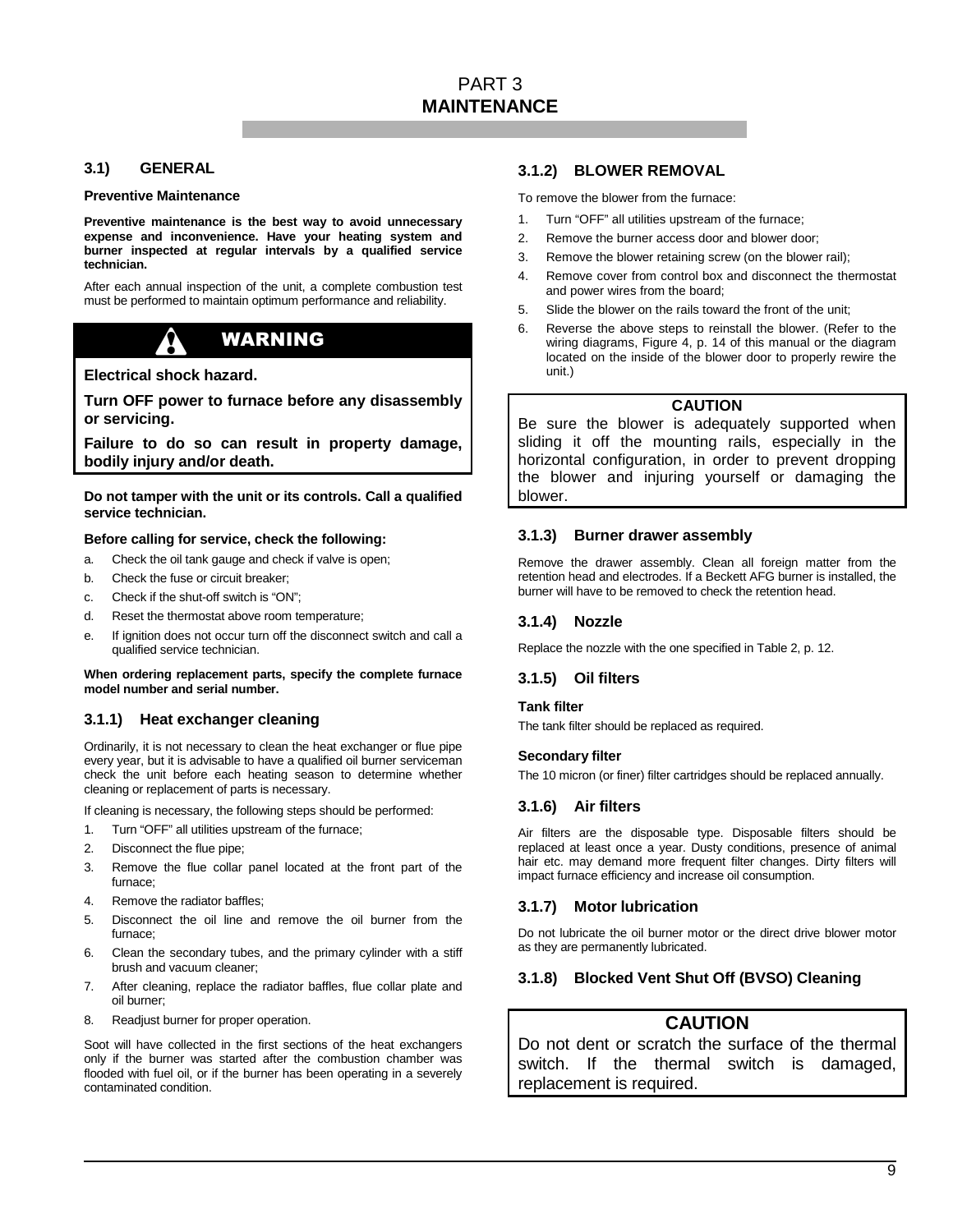For continued safe operation, the Blocked Vent Shut-Off System (BVSO) is required to be inspected and maintained annually by a qualified agency.

- 1. **Disconnect power to the appliance**;
- 2. Remove the two screws holding on the BVSO assembly cover;
- 3. Remove the cover;
- 4. Remove the two screws holding the control box to the heat transfer tube assembly. Sliding the control box in the appropriate direction will unlock it from the heat transfer tube assembly;
- 5. Carefully remove any build-up from the thermal switch surface;
- 6. Clear and remove any build-up or obstruction inside the heat transfer tube;
- 7. Re-mount, lock and fasten the control box with the 2 screws removed in step 4;
- 8. Re-attach the assembly cover with the screws removed in step 2;
- 9. Re-establish power to the appliance.

# PART 4 **INFORMATION**

| Model:                     | Serial number: |  |
|----------------------------|----------------|--|
| Furnace installation date: |                |  |
| Service telephone - Day:   | Night:         |  |
| Dealer name and address:   |                |  |
|                            |                |  |

# **START-UP TEST RESULTS**

| Nozzle:                  |      |               | Pressure:   | Lb/psi |
|--------------------------|------|---------------|-------------|--------|
| Burner adjustments:      |      | Primary air   |             |        |
|                          |      | Fine air      |             |        |
|                          |      | Draw Assembly |             |        |
| $CO2$ :                  | $\%$ | Smoke scale:  | (Bacharach) |        |
| Gross stack temperature: |      |               | $\circ$ F   |        |
| Ambient temperature:     |      |               | $\degree$ F |        |
| Chimney draft:           |      |               | " W.C.      |        |
| Overfire draft:          |      |               | " W.C.      |        |
| Test performed by:       |      |               |             |        |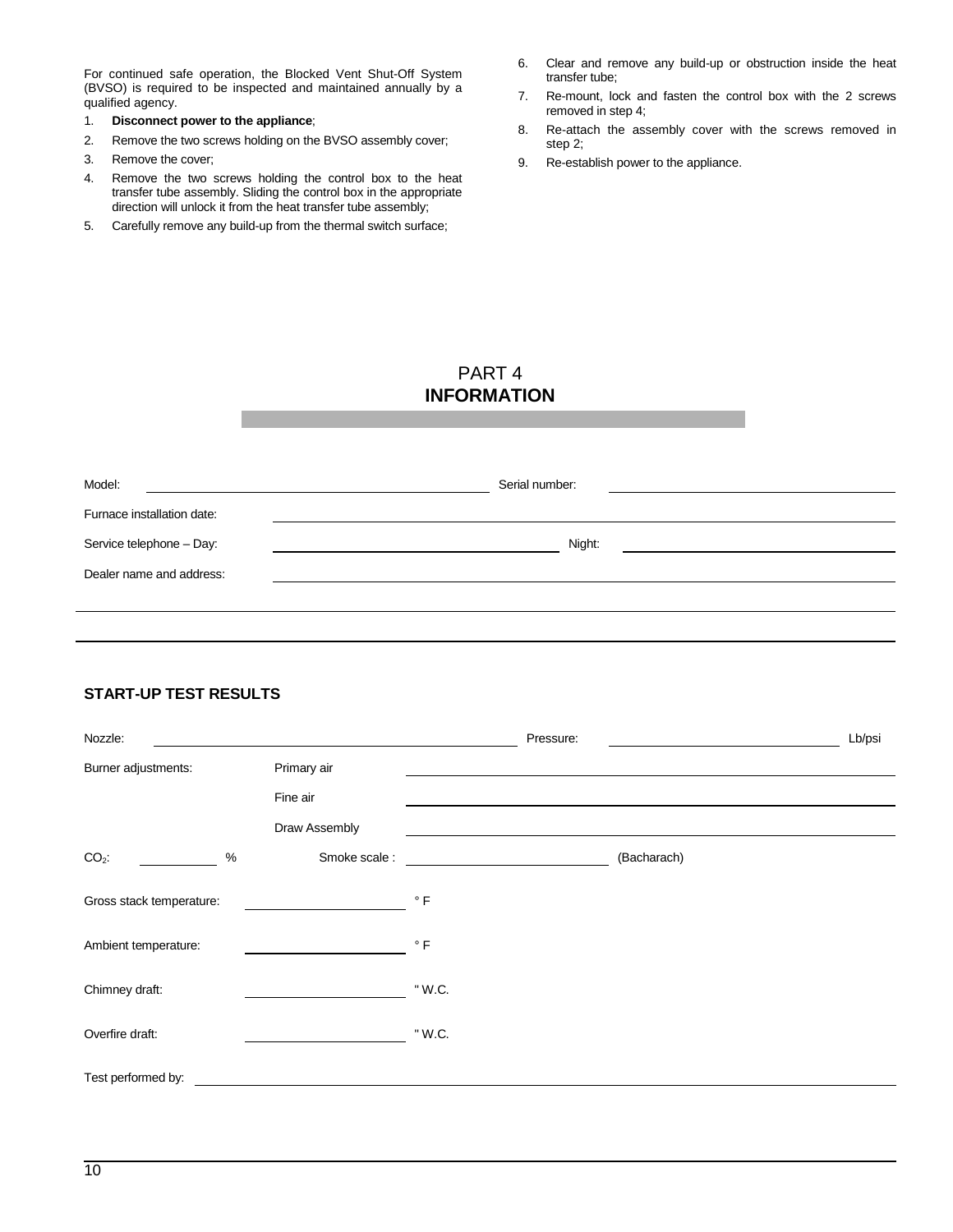| TABLE 2                                                 |
|---------------------------------------------------------|
| Technical specifications, AMP300B34-SE2PMA / OTF210G21B |

| <b>RATING AND PERFORMANCE</b>                             |                          |                                      |              |
|-----------------------------------------------------------|--------------------------|--------------------------------------|--------------|
| Firing rate (USGPH)                                       | 1,20                     | 1,35                                 | 1,50         |
| Input (BTU/h)                                             | 168 000                  | 189 000                              | 210 000      |
| Heating capacity (BTU/h)                                  | 139 000                  | 154 000                              | 171 000      |
| Heating temperature rise                                  |                          | $18 - 29^{\circ}C(65 - 85^{\circ}F)$ |              |
| <b>BECKETT OIL BURNER (3450 RPM)</b>                      | AFG-F6                   | (INSERTION TUBE 2 7/8")              |              |
| Low firing rate baffle                                    |                          | $\overline{10}$                      |              |
| Static disc, model                                        |                          | 2 3/4 #3383                          |              |
| Nozzle (Delavan)                                          | $1.00 - 80B$             | 1.10-80B                             | 1.25-80B     |
| Pump pressure (PSIG)                                      | $\overline{1}$ 45        | 150                                  | 145          |
| Combustion air adjustment (band / shutter)                | 0/6                      | 1/3                                  | 1/5          |
| AFUE % (From CSA B212 standard and Canadian regulation)** | 85,4%                    | 84,4%                                | 84,4%        |
| AFUE %(From ASHRAE 103 standard and US regulation)**      | 84,1%                    | 83,2%                                | 83,2%        |
| <b>RIELLO BURNER; MODEL 40</b>                            | F5                       | (INSERTION TUBE 3 9/16")             |              |
| Nozzle (Delavan)                                          | 1.00-70W                 | $1.10 - 70W$                         | $1.25 - 70W$ |
| Pump pressure (PSIG)                                      | 145                      | 150                                  | 145          |
| Combustion air adjustment (turbulator / damper)           | 0/3                      | 1/3.25                               | 4/4          |
| AFUE % (From CSA B212 standard and Canadian regulation)** | 86,3%                    | 85,3%                                | 85,0%        |
| AFUE %(From ASHRAE 103 standard and US regulation)**      | 85,0%                    | 83,8%                                | 83,2%        |
| <b>ELECTRICAL SYSTEM</b>                                  |                          |                                      |              |
| Volts - Hertz - Phase                                     | $115 - 60 - 1$           |                                      |              |
| $104 - 132$<br>Operating voltage range                    |                          |                                      |              |
| Rated current (Amps)<br>15,7                              |                          |                                      |              |
| Minimum ampacity for wiring sizing                        | 18,1                     |                                      |              |
| Max. fuse size (Amps)                                     | 20,0                     |                                      |              |
| <b>BLOWER DATA</b>                                        |                          |                                      |              |
| Blower speed at 0.25" W.C. static pressure                | <b>MED-HIGH</b>          | <b>HIGH</b>                          | <b>HIGH</b>  |
| Blower speed at 0.5" W.C. static pressure                 | <b>HIGH</b>              | <b>HIGH</b>                          | <b>HIGH</b>  |
| Motor / number of speeds                                  | $3/4$ HP $/4$            |                                      |              |
| Blower dimensions (in.)                                   | 120 x 10 (tight housing) |                                      |              |
| <b>GENERAL INFORMATION</b>                                |                          |                                      |              |
| Overall W x L x H less burner<br>24.25" x 34" x 52.75"    |                          |                                      |              |
| Shipping weight<br>250 lbs                                |                          |                                      |              |
| Filter quantity and size<br>$\sqrt{(1)}$ 20" x 30"        |                          |                                      |              |
| 22" x 30"<br>Supply air duct W x H                        |                          |                                      |              |
| Return air duct W x H                                     | 18" x 28"                |                                      |              |
| Maximum air conditioning capacity                         |                          | $5$ tons                             |              |

\*\* AFUE value established after minimum 20 hours of operation.

|               | AMP300B34-SE2PMA / OTF210G21B                   |       |
|---------------|-------------------------------------------------|-------|
| <b>SPEED</b>  | <b>EXTERNAL STATIC PRESSURE WITH AIR FILTER</b> |       |
|               | 0.25"                                           | 0.50" |
| <b>MED-HI</b> | 2 2 0 0                                         | N/A   |
| <b>HIGH</b>   | 2 300                                           | 2 150 |

# **TABLE 2.1 Air delivery – CFM with air filter**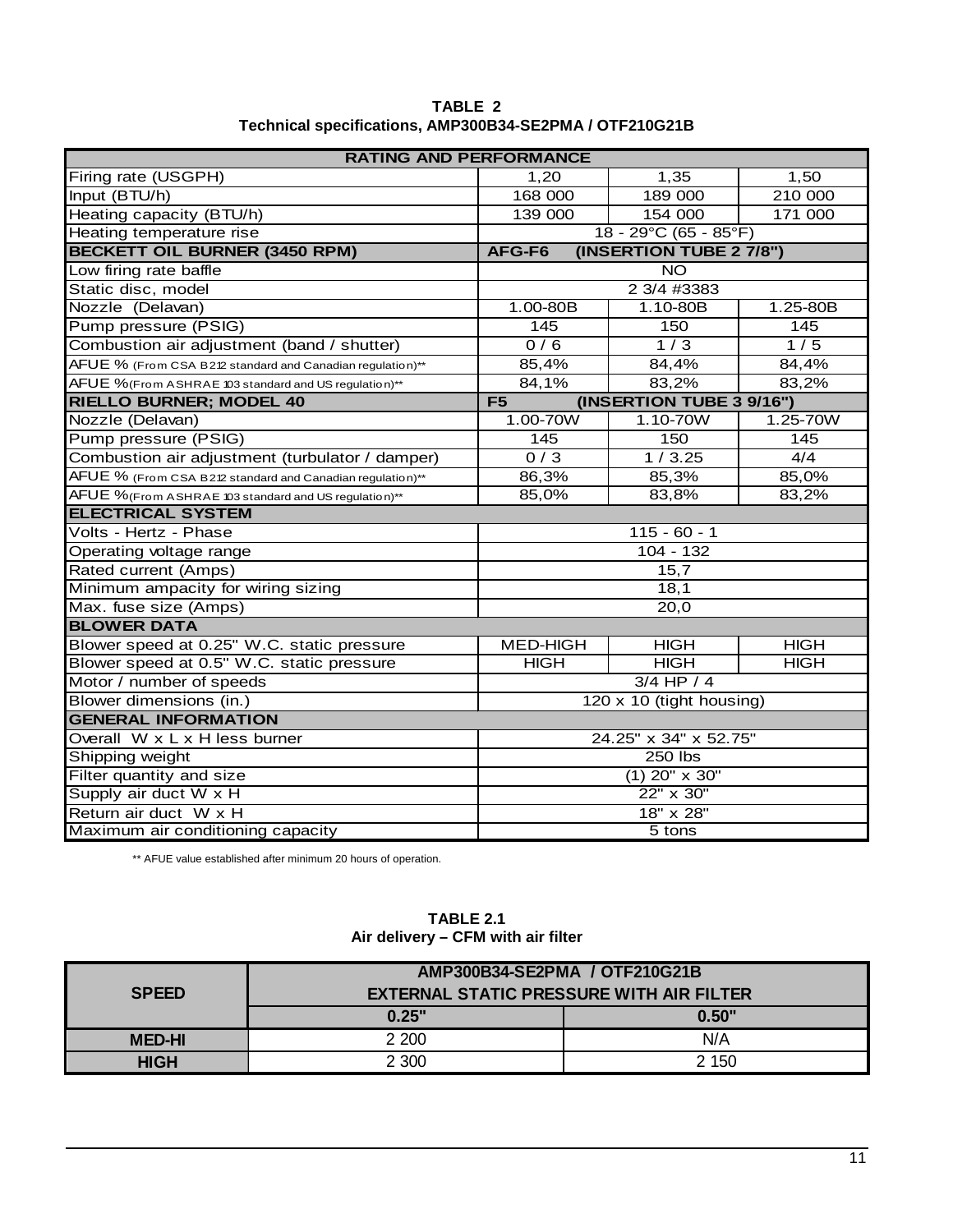**FIGURE 3 Model: AMP300B34-SE2PMA / OTF210G21B**



**TABLE 2.2 Minimum clearances – combustible materials**

| <b>LOCATION</b>  | <b>APPLICATION</b><br>:::::::::::::               | <b>UPFLOW</b>    | <b>HORIZONTAL</b> |
|------------------|---------------------------------------------------|------------------|-------------------|
| <b>SIDE</b>      | <b>FURNACE</b>                                    | $5.08$ cm $(2")$ | $5.08$ cm $(2")$  |
|                  | SUPPLY PLENUM WITHIN 6 FEET OF FURNACE            | $2.54$ cm $(1")$ | $2.54$ cm $(1")$  |
| <b>BACK</b>      | <b>FURNACE</b>                                    | $5.08$ cm $(2")$ | $5.08$ cm $(2")$  |
| <b>TOP</b>       | <b>FURNACE OR PLENUM</b>                          | $2.54$ cm $(1")$ | $7.6$ cm $(3")$   |
|                  | HORIZONTAL WARM AIR DUCT WITHIN 6 FEET OF FURNACE | $2.54$ cm $(1")$ | $7.6$ cm $(3")$   |
| <b>BOTTOM</b>    | <b>FURNACE</b>                                    | Ø                | ۰ø                |
| <b>FLUE PIPE</b> | HORIZONTAL OR BELOW FLUE PIPE                     | 23 cm (9")       | 23 cm (9")        |
|                  | <b>VERTICALLY ABOVE FLUE PIPE</b>                 | 23 cm (9")       | 23 cm (9")        |
| <b>FRONT</b>     | <b>FURNACE</b>                                    | 61 cm (24")      | 61 cm (24")       |

 **\* When used with floor base model HFB-101**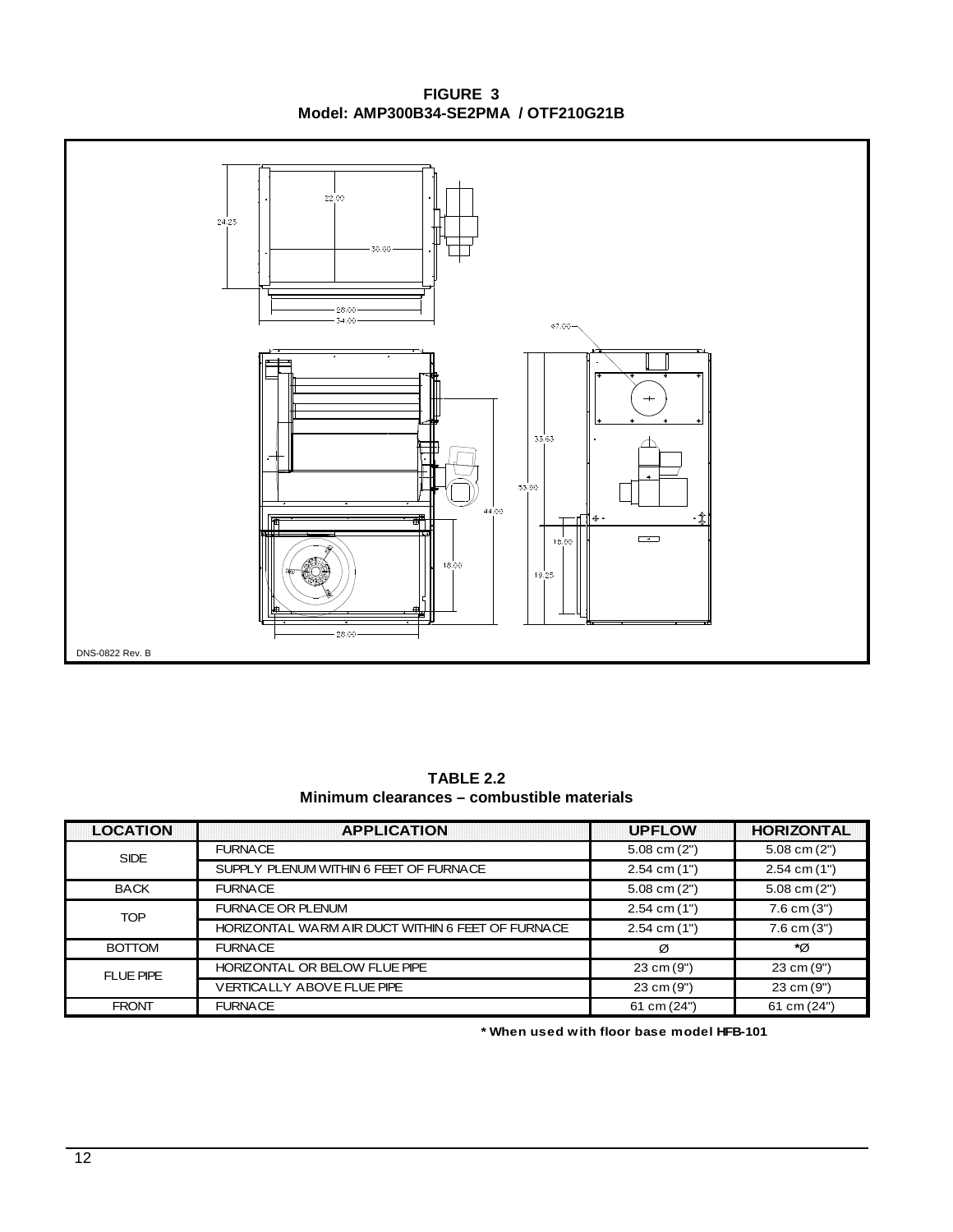

**FIGURE 4 Wiring diagram, AMP300B34-SE2PMA / OTF210G21B**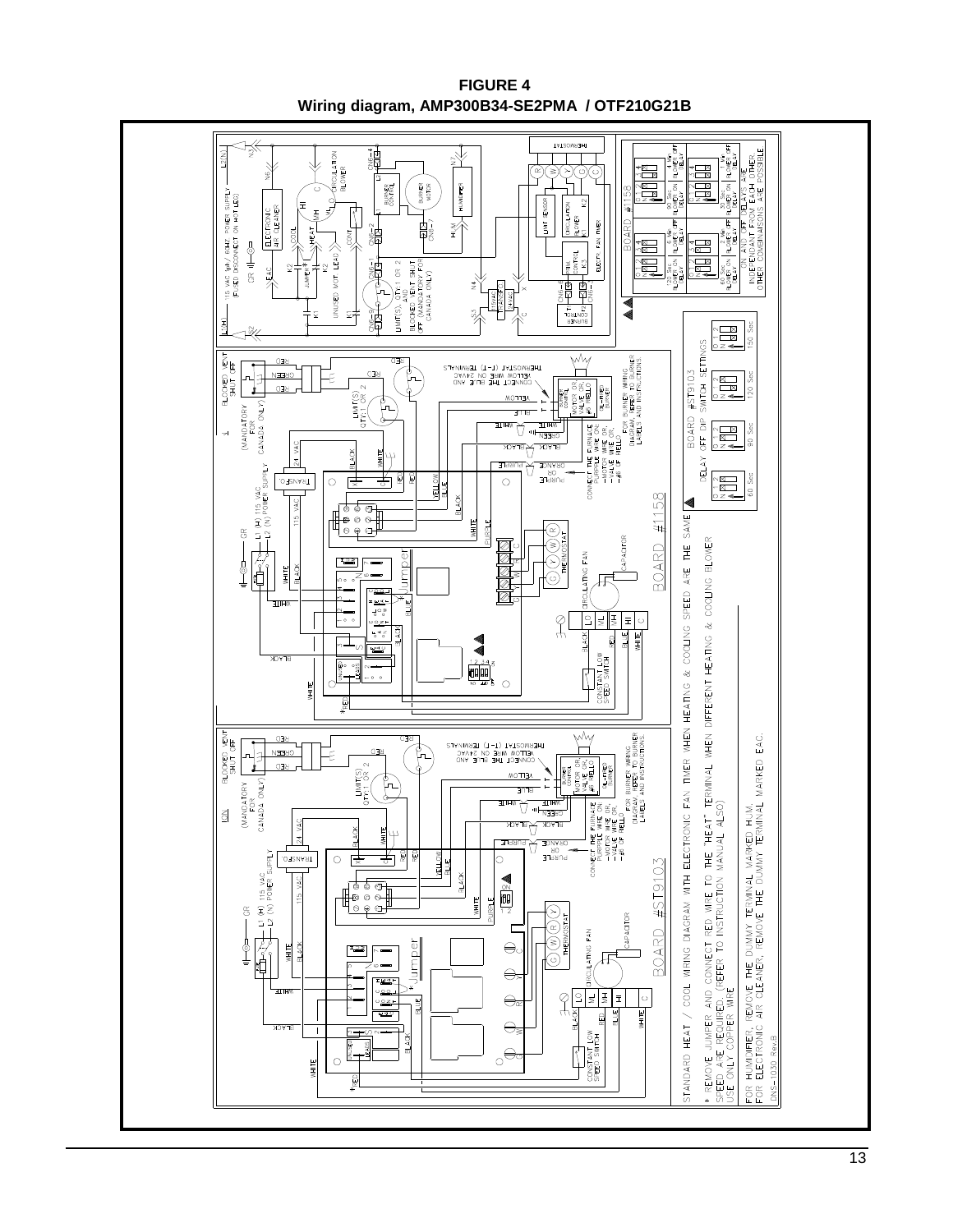**PARTS LIST Model : AMP300B34-SE2PMA / OTF210G21B**